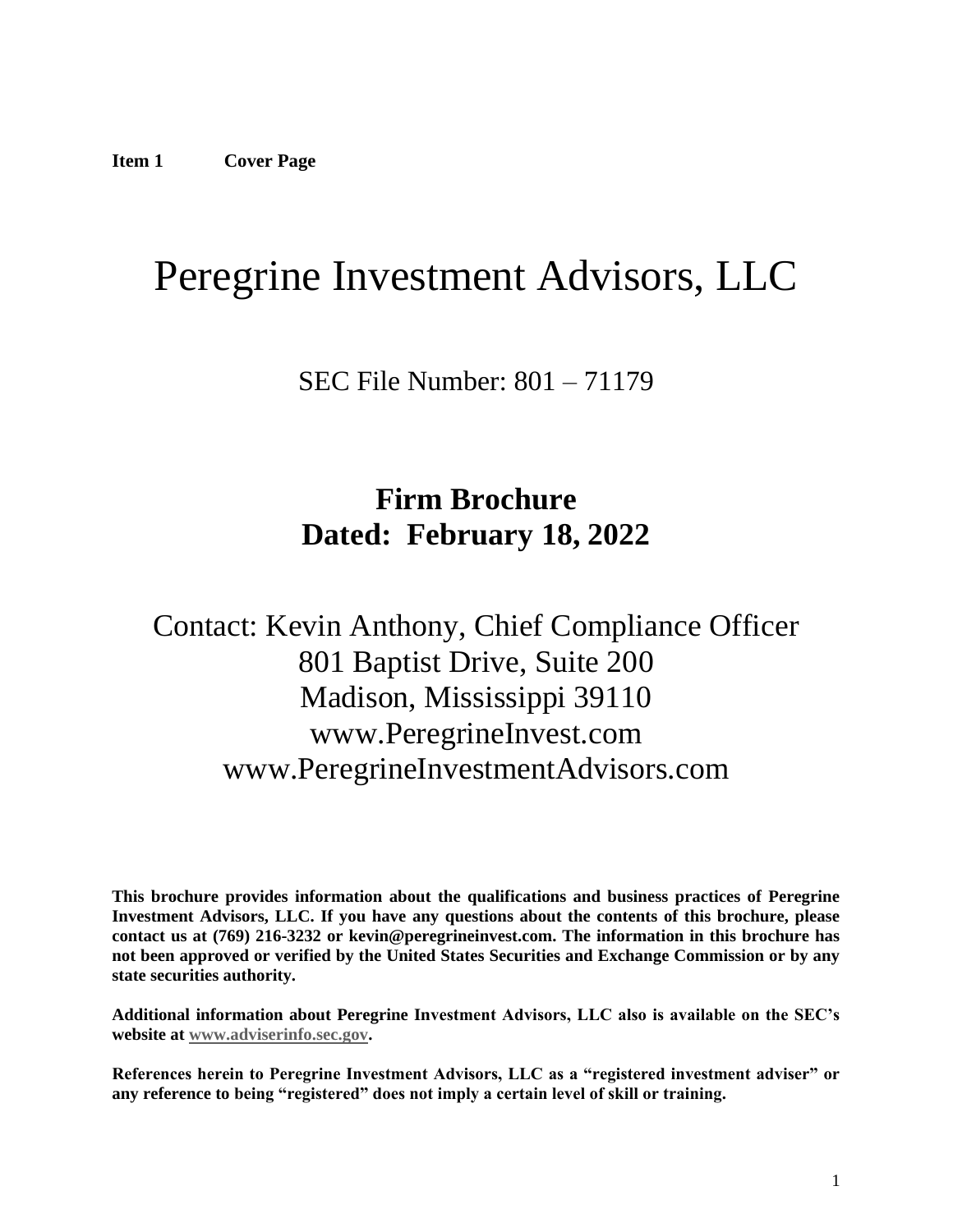# <span id="page-1-0"></span>**Item 2 Material Changes**

Peregrine Investment Advisors' principal office location has moved to 801 Baptist Drive, Suite 200, Madison, Mississippi 39110. No further material changes have been made to our Brochure since our last Annual Amendment filing, made on February 1, 2021.

# <span id="page-1-1"></span>**Item 3 Table of Contents**

<span id="page-1-2"></span>

| Item 1    |                                                                                         |  |
|-----------|-----------------------------------------------------------------------------------------|--|
| Item 2    |                                                                                         |  |
| Item 3    |                                                                                         |  |
| Item 4    |                                                                                         |  |
| Item 5    |                                                                                         |  |
| Item 6    |                                                                                         |  |
| Item 7    |                                                                                         |  |
| Item 8    |                                                                                         |  |
| Item 9    |                                                                                         |  |
| Item $10$ |                                                                                         |  |
| Item 11   | Code of Ethics, Participation or Interest in Client Transactions and Personal Trading 9 |  |
| Item 12   |                                                                                         |  |
| Item $13$ |                                                                                         |  |
| Item $14$ |                                                                                         |  |
| Item $15$ |                                                                                         |  |
| Item $16$ |                                                                                         |  |
| Item 17   |                                                                                         |  |
| Item 18   |                                                                                         |  |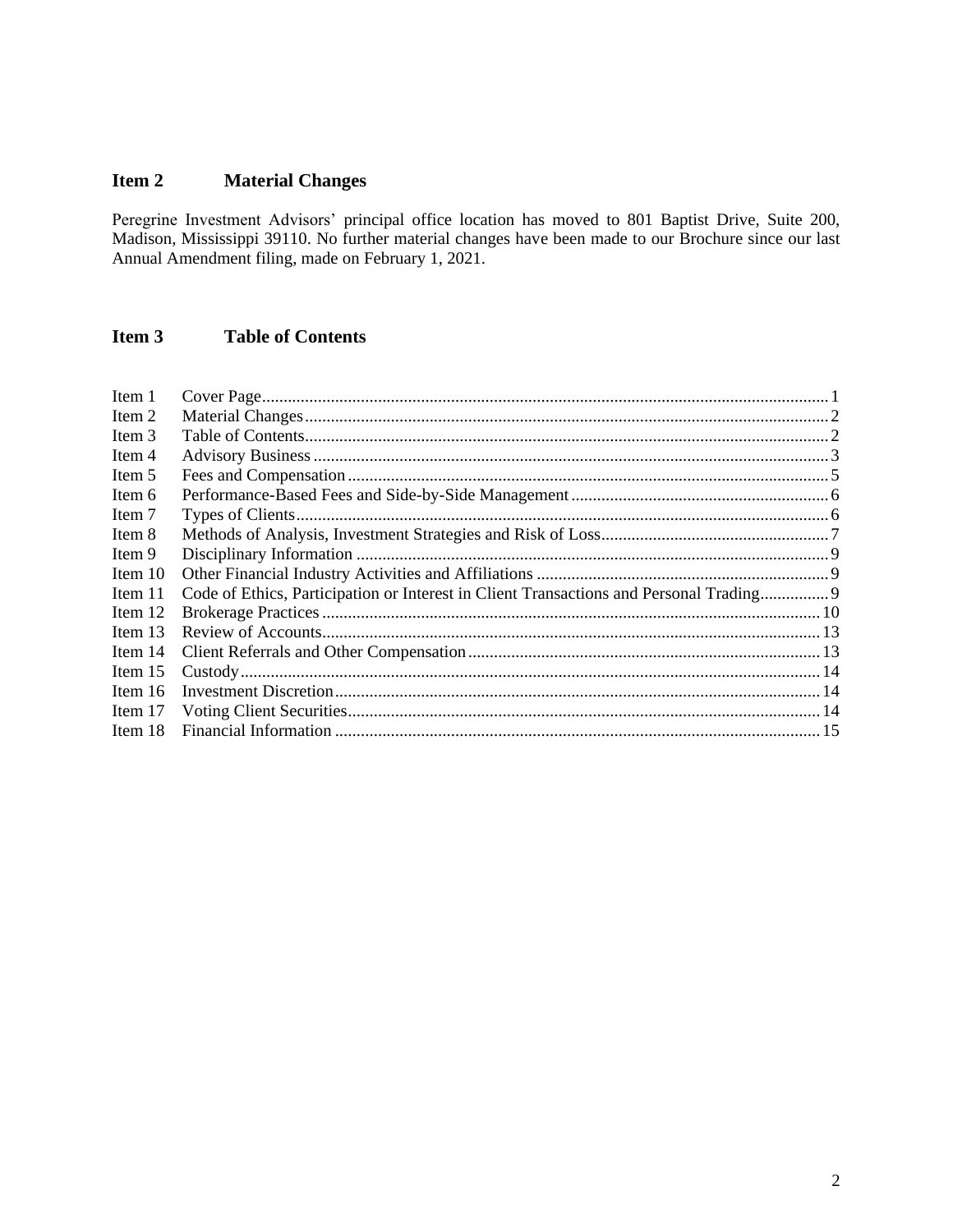#### **Item 4 Advisory Business**

- A. Peregrine Investment Advisors, LLC (the "Registrant") is a limited liability company formed in January 2010 in the State of Mississippi. The Registrant became registered as an investment adviser firm in March 2010. The Registrant is principally owned by Magnolia Capital Management, Inc., and MHJ III, Inc. The entities are owned in full by Kevin Anthony and John O. Knox, Jr., respectively. Both Magnolia Capital Management, Inc. and MHJ III, Inc. act as the Registrant's Co-Managing Members.
- B. As discussed below, the Registrant offers to its clients (individuals, trusts, estates, high net worth individuals, and charitable organizations, corporations, etc.) investment advisory services on a discretionary basis. The Registrant does not hold itself out as providing financial planning, estate planning, or insurance planning services. To the extent specifically requested by a client, Registrant may determine to provide limited consultation services to its investment management clients on investment and noninvestment related matters that are generally ancillary to the investment management process. Any such consultation services, to the extent rendered, shall be rendered exclusively on an unsolicited basis, for which Registrant shall usually not receive any separate or additional fee.

## **INVESTMENT ADVISORY SERVICES**

The client can determine to engage the Registrant to provide discretionary investment advisory services on a *fee-only* basis. The Registrant's annual investment advisory fee shall be based upon a percentage (%) of the market value of the assets placed under the Registrant's management.

#### **MISCELLANEOUS**

**No Financial Planning or Non-Investment Consulting/Implementation Services**. The Registrant does not provide financial planning and related consulting services regarding non-investment related matters, such as estate planning, tax planning, insurance, etc.

We do not serve as an attorney, accountant, or insurance agency, and no portion of our services should be construed as legal or accounting services. Accordingly, we do not prepare estate planning documents, tax returns or sell insurance products. To the extent requested by a client, we may recommend the services of other professionals for certain non-investment implementation purposes (i.e., attorneys, accountants, insurance agents, etc). You are under no obligation to engage the services of any such recommended professional. The client retains absolute discretion over all such implementation decisions and is free to accept or reject any recommendation made by Registrant or its representatives.

If the client engages any professional (i.e., attorney, accountant, insurance agent, etc.), recommended or otherwise, and a dispute arises thereafter relative to such engagement, the client agrees to seek recourse exclusively from the engaged professional. At all times, the engaged licensed professional(s) (i.e., attorney, accountant, insurance agent, etc.), and not Registrant, shall be responsible for the quality and competency of the services provided.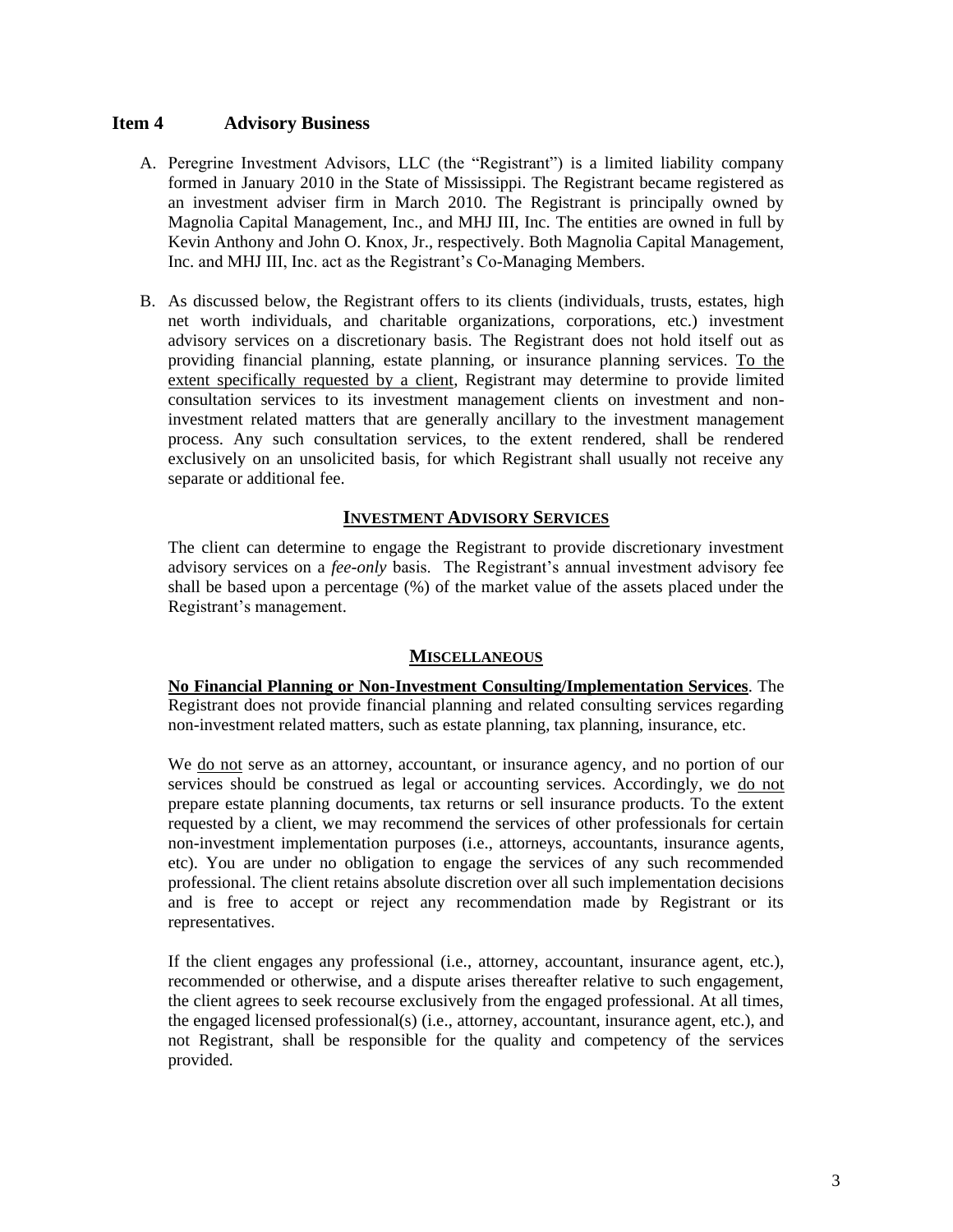**Retirement Plan Rollovers – No Obligation**: A client or prospective client leaving an employer typically has four options regarding an existing retirement plan (and may engage in a combination of these options): (i) leave the money in the former employer's plan, if permitted, (ii) roll over the assets to the new employer's plan, if one is available and rollovers are permitted, (iii) roll over to an Individual Retirement Account ("IRA"), or (iv) cash out the account value (which could, depending upon the client's age, result in adverse tax consequences). Although the Registrant may assist a client with completing a rollover, the Registrant does not provide recommendations on rollovers. No client is under any obligation to roll over retirement plan assets to an account managed by Registrant.

**Use of Mutual Funds**. While the Registrant can recommend allocating investment assets to mutual funds that are not available directly to the public, the Registrant also recommends that clients allocate investment assets to publicly available mutual funds that the client could obtain without engaging Registrant as an investment advisor. However, if a client or prospective client determines to allocate investment assets to publicly available mutual funds without engaging Registrant as an investment advisor, the client or prospective client would not receive the benefit of Registrant's initial and ongoing investment advisory services.

**Portfolio Activity**. Registrant has a fiduciary duty to provide services consistent with the client's best interest. As part of its investment advisory services, Registrant will review client portfolios on an ongoing basis to determine if any changes are necessary based upon various factors, including but not limited to investment performance, fund manager tenure, style drift, account additions/withdrawals, the client's financial circumstances, and changes in the client's investment objectives. Based upon these and other factors, there may be extended periods of time when Registrant determines that changes to a client's portfolio are neither necessary nor prudent. Clients nonetheless remain subject to the fees described in Item 5 below during periods of account inactivity. Notwithstanding, there can be no assurance that investment decisions made by Registrant will be profitable or equal any specific performance level(s).

**Cash Positions.** Registrant continues to treat cash as an asset class. As such, unless determined to the contrary by Registrant, or in very limited circumstances, generally arising due to limitations in performance reporting software, all cash positions (money markets, etc.) shall continue to be included as part of assets under management for purposes of calculating Registrant's advisory fee. At any specific point in time, depending upon perceived or anticipated market conditions/events (there being no guarantee that such anticipated market conditions/events will occur), Registrant may maintain cash positions for defensive purposes. In addition, while assets are maintained in cash, such amounts could miss market advances. Depending upon current yields, at any point in time, Registrant's advisory fee could exceed the interest paid by the client's money market fund.

**Client Obligations**. In performing its services, Registrant shall not be required to verify any information received from the client or from the client's other professionals, and is expressly authorized to rely thereon. Moreover, each client is advised that it remains their responsibility to promptly notify the Registrant if there is ever any change in their financial situation or investment objectives for the purpose of reviewing, evaluating or revising Registrant's previous recommendations and/or services.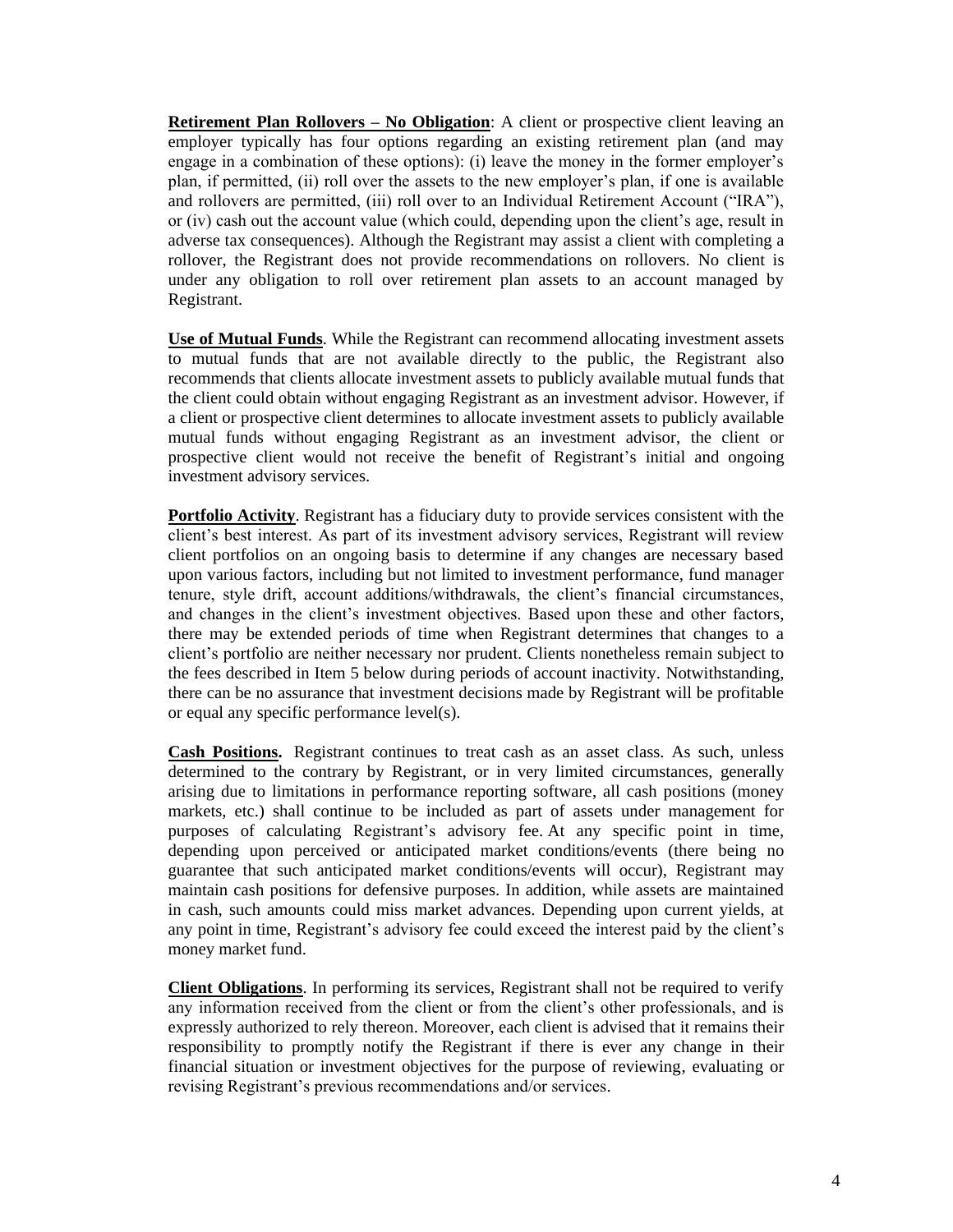**Disclosure Statement**. A copy of the Registrant's written Brochure as set forth on Part 2 of Form ADV as well as a copy of the Registrant's Client Relationship Summary as set forth on Form CRS shall be provided to each client prior to, or contemporaneously with, the execution of the *Investment Advisory Agreement*.

**Other Services**.Registrant's Principal, John O. Knox, Jr., provides administrative family-office services to certain of his family members for the purpose of monitoring family assets (primarily real estate), which services are dissimilar to those provided by the Registrant. Mr. Knox devotes approximately twenty percent (20%) of his time to these family matters. Although not Mr. Knox's principal business and not material to the services provided by Mr. Knox to the Registrant, should any clients have questions, they should address them with the Registrant's Chief Compliance Officer, Kevin Anthony.

- C. The Registrant shall provide investment advisory services specific to the needs of each client. Prior to providing investment advisory services, an investment adviser representative will ascertain each client's investment objective(s). Thereafter, the Registrant shall allocate and/or recommend that the client allocate investment assets consistent with the designated investment objective(s). The client may, at anytime, impose reasonable restrictions, in writing, on the Registrant's services.
- D. The Registrant does not participate in a wrap fee program.
- E. As of December 31, 2021, the Registrant had \$352,344,446 in assets under management on a discretionary basis.

#### <span id="page-4-0"></span>**Item 5 Fees and Compensation**

#### A. **INVESTMENT ADVISORY SERVICES**

The client can determine to engage the Registrant to provide discretionary investment advisory services on a *fee-only* basis. The Registrant's annual investment advisory fee is negotiable and shall generally be based upon a percentage (%) of the market value of the assets placed under the Registrant's management (between 0.50% and 1.00%), as follows:

| Market Value of Portfolio | % of Assets |
|---------------------------|-------------|
| Initial \$500,000         | 1.00%       |
| Next \$500,000            | 0.90%       |
| Next \$1,000,000          | 0.80%       |
| Next \$1,000,000          | 0.70%       |
| Next \$1,000,000          | 0.60%       |
| All additional amounts    | 0.50%       |

**Fee Dispersion**. Registrant, in its sole discretion, may charge a lesser investment advisory fee, or may otherwise waive or reduce its minimum asset requirements, based upon certain criteria (i.e. anticipated future earning capacity, anticipated future additional assets, dollar amount of assets to be managed, related accounts, account composition, prior fee schedules, competition, negotiations with client, etc.).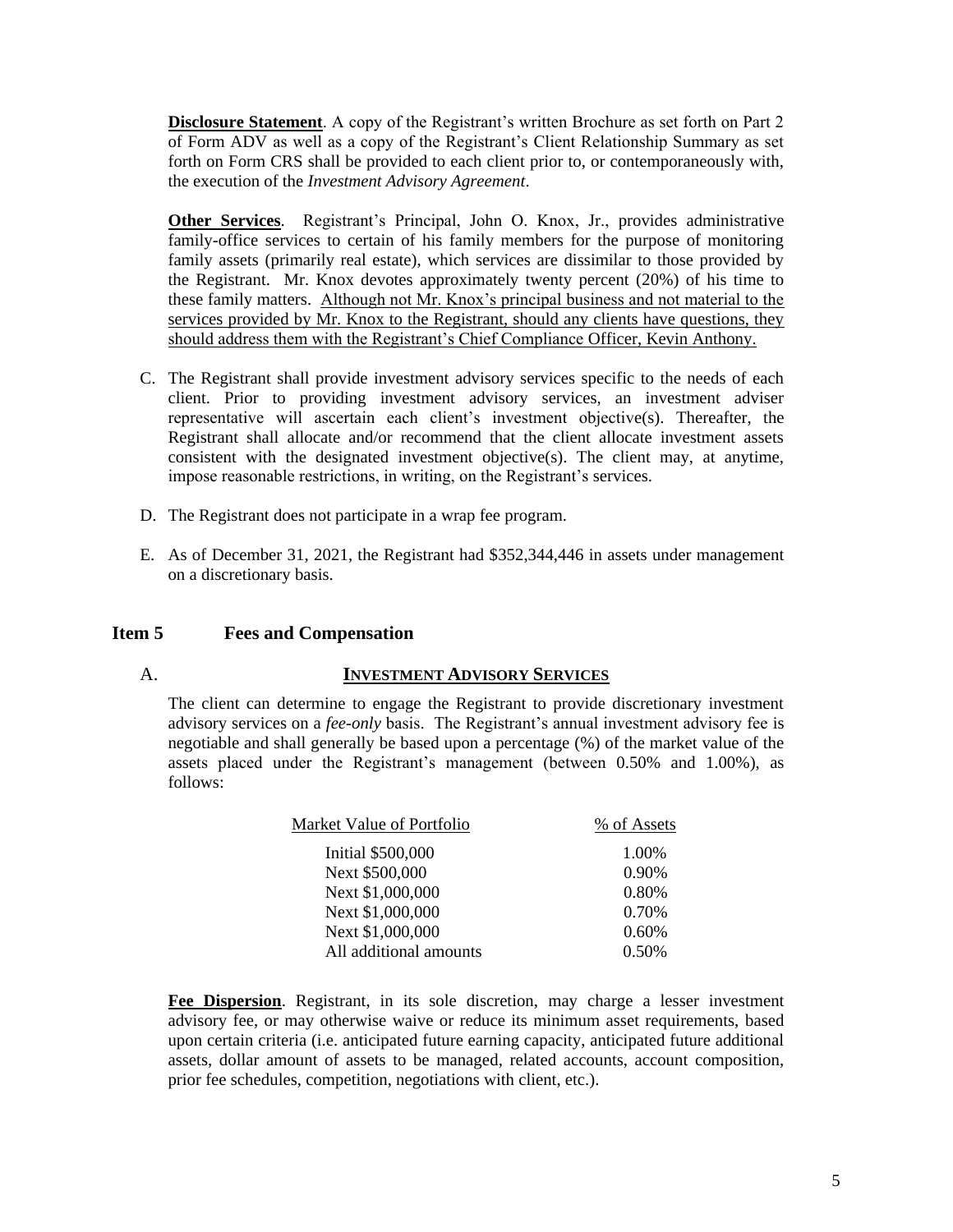As result of the above, similarly situated clients could pay different fees. In addition, similar advisory services may be available from other investment advisers for similar or lower fees.

B. Clients may elect to have the Registrant's advisory fees deducted from their custodial account. For such clients, both Registrant's *Investment Advisory Agreement* and the custodial/clearing agreement shall authorize the custodian to debit the account for the amount of the Registrant's investment advisory fee and to directly remit that management fee to the Registrant in compliance with regulatory procedures.

In the limited event that the Registrant bills the client directly, payment is due upon receipt of the Registrant's invoice. The Registrant shall deduct fees and/or bill clients quarterly in advance, based upon the market value of the assets on the last business day of the previous quarter.

C. As discussed below, unless the client directs otherwise or an individual client's circumstances require, the Registrant shall generally recommend that Charles Schwab  $\&$ Co., Inc. ("*Schwab*") serve as the broker-dealer/custodian for client investment management assets. Broker-dealers such as *Schwab* charge brokerage commissions and/or transaction fees for effecting certain securities transactions (i.e. transaction fees are charged for certain mutual funds).

In addition to Registrant's investment management fee and any applicable brokerage commissions and/or transaction fees, clients will also incur, relative to all mutual fund and exchange traded fund purchases, charges imposed at the fund level (e.g. management fees and other fund expenses).

D. Registrant's annual investment advisory fee shall be prorated and paid quarterly, in advance, based upon the market value of the assets on the last business day of the previous quarter.

The *Investment Advisory Agreement* between the Registrant and the client will continue in effect until terminated by either party by written notice in accordance with the terms of the *Investment Advisory Agreement*. Upon termination, the Registrant shall refund the pro-rated portion of the advanced advisory fee paid based upon the number of days remaining in the billing quarter.

E. Neither the Registrant, nor its representatives accept compensation from the sale of securities or other investment products.

#### <span id="page-5-0"></span>**Item 6 Performance-Based Fees and Side-by-Side Management**

Neither the Registrant nor any supervised person of the Registrant accepts performancebased fees.

#### <span id="page-5-1"></span>**Item 7 Types of Clients**

The Registrant's clients shall generally include individuals, trusts, estates and charitable organizations, high net worth individuals, corporations, etc. The Registrant generally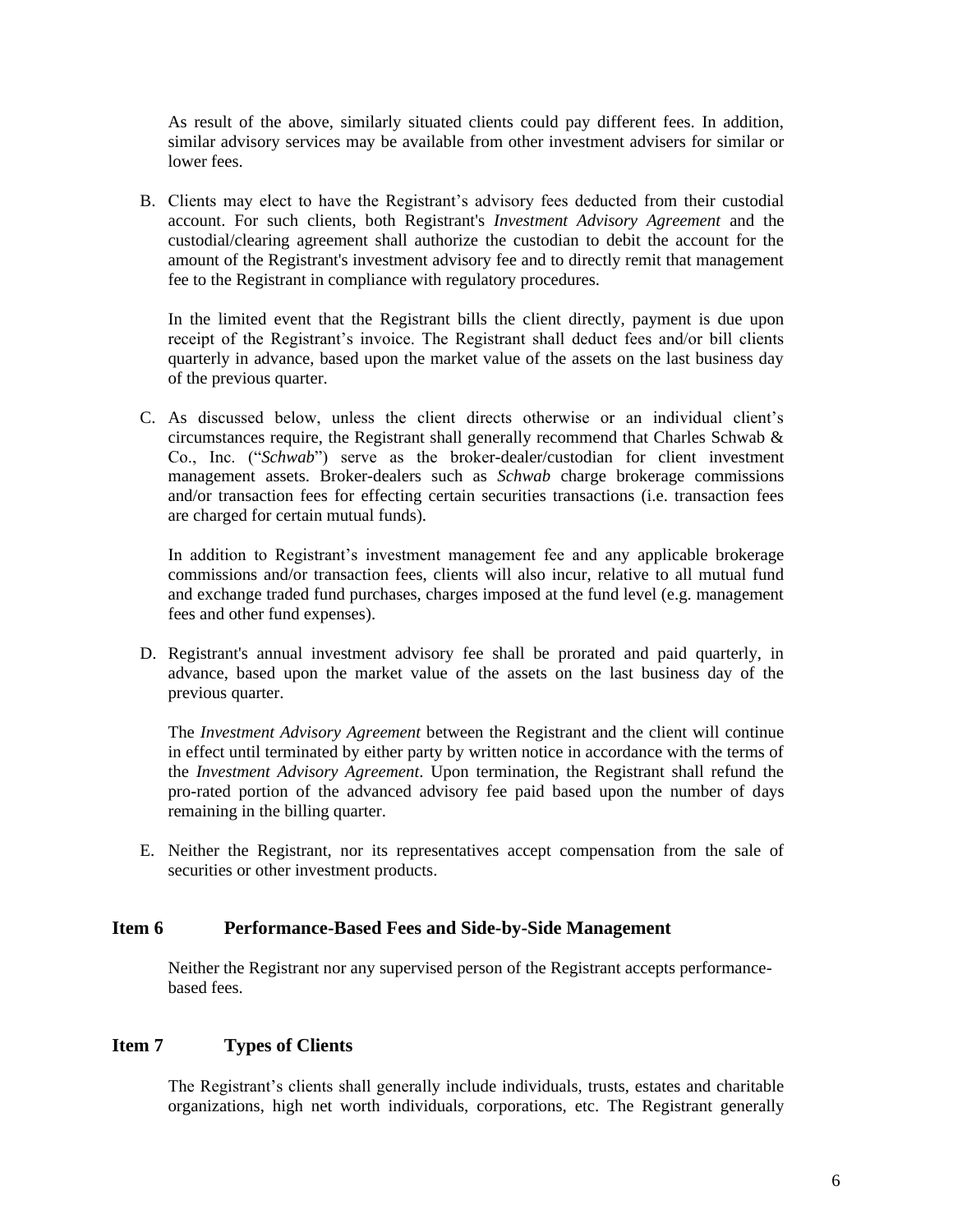requires a minimum asset level of \$500,000 for investment advisory services. As discussed in Item 5 above, the Registrant, in its sole discretion, may charge a lesser investment management fee and/or waive or modify its minimum asset requirement based upon certain criteria (i.e. anticipated future earning capacity, anticipated future additional assets, dollar amount of assets to be managed, related accounts, account composition, negotiations with client, etc.).

#### <span id="page-6-0"></span>**Item 8 Methods of Analysis, Investment Strategies and Risk of Loss**

A. The Registrant utilizes the following methods of security analysis:

• Fundamental - (analysis performed on historical and present financial data, with the goal of determining investment value)

The Registrant utilizes the following investment strategies when implementing investment advice given to clients:

- Long Term Purchases (securities held at least a year)
- Short Term Purchases (securities sold within a year)

Purchases are primarily made on a long-term basis; however, the Registrant may periodically sell securities within one year of purchase for a variety of reasons.

**Investment Risk**. Investing in securities involves risk of loss that clients should be prepared to bear, including the loss of principal investment. Past performance may not be indicative of future results. Different types of investments involve varying degrees of risk, and it should not be assumed that future performance of any specific investment or investment strategy (including the investments and/or investment strategies recommended or undertaken by Registrant) will be profitable or equal any specific performance level(s). Investment strategies such as asset allocation, diversification, or rebalancing do not assure or guarantee better performance and cannot eliminate the risk of investment losses. There is no guarantee that a portfolio employing these or any other strategy will outperform a portfolio that does not engage in such strategies. While asset values may increase and client account values could benefit as a result, it is also possible that asset values may decrease and client account values could suffer a loss.

B. The Registrant's methods of analysis and investment strategies do not present any significant or unusual risks.

However, every method of analysis has its own inherent risks. To perform an accurate financial analysis the Registrant must have access to current/new financial information. The Registrant has no control over the dissemination rate of financial information; therefore, unbeknownst to the Registrant, certain analyses may be compiled with outdated financial information, severely limiting the value of the Registrant's analysis.

The Registrant's primary investment strategy - Long Term Purchases – is a fundamental investment strategy. However, every investment strategy has its own inherent risks and limitations. For example longer term investment strategies require a longer investment time period to allow for the strategy to potentially develop. Shorter term investment strategies require a shorter investment time period to potentially develop but, as a result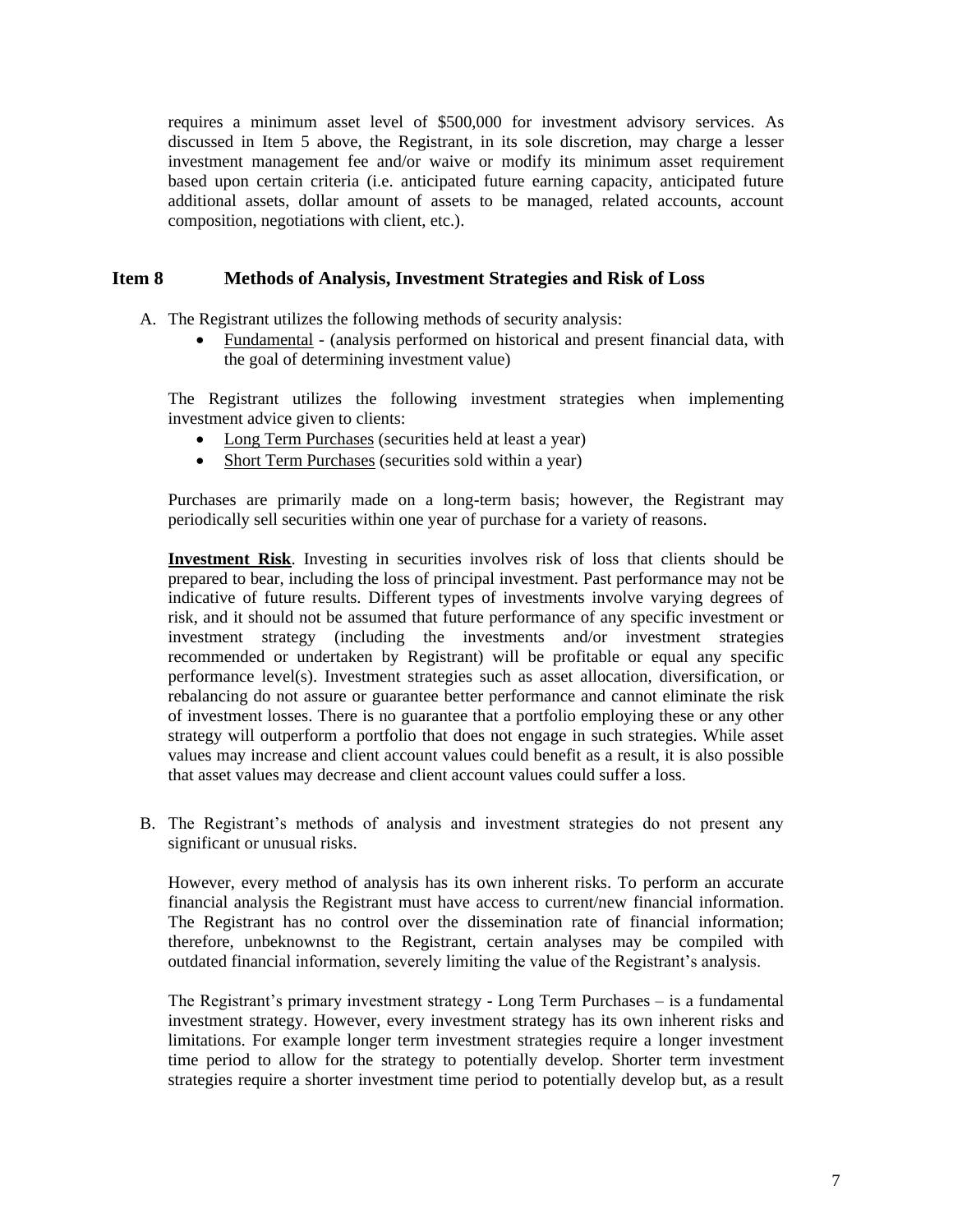of more frequent trading, can incur higher transactional costs when compared to a longer term investment strategy.

C. Currently, the Registrant primarily allocates client investment assets among open-end mutual funds, individual equities, and exchange traded funds ("ETFs"), on a discretionary basis, in accordance with the client's designated investment objective(s).

An investment in a mutual fund or ETF involves risk, including the loss of principal. Mutual fund and ETF shareholders are necessarily subject to the risks stemming from the individual issuers of the fund's underlying portfolio securities. Such shareholders are also liable for taxes on any fund-level capital gains, as ETFs and mutual funds are required by law to distribute capital gains in the event they sell securities for a profit that cannot be offset by a corresponding loss. As such, a mutual fund or ETF client or investor may incur substantial tax liabilities even when the fund underperforms.

Shares of mutual funds are distributed and redeemed on an ongoing basis by the fund itself or a broker acting on its behalf. The trading price at which a share is transacted is equal to a fund's stated daily per share net asset value ("NAV"), plus any shareholders fees (e.g., sales loads, purchase fees, redemption fees). The per-share NAV of a mutual fund is calculated at the end of each business day, although the actual NAV fluctuates with intraday changes in the market value of the fund's holdings. The trading prices of a mutual fund's shares can differ significantly from the NAV during periods of market volatility, which may, among other factors, lead to the mutual fund's shares trading at a premium or discount to NAV.

Shares of ETFs are listed on securities exchanges and transacted at negotiated prices in the secondary market. Generally, ETF shares trade at or near their most recent NAV, which is generally calculated at least once daily for indexed-based ETFs and more frequently for actively managed ETFs. However, certain inefficiencies can cause the shares to trade at a premium or discount to their pro-rata NAV. There is also no guarantee that an active secondary market for such shares will develop or continue to exist. While clients and investors may be able to sell their ETF shares on an exchange, ETFs generally only redeems shares directly from shareholders when aggregated as creation units (usually 50,000 shares or more). Therefore, if a liquid secondary market ceases to exist for shares of a particular ETF, a shareholder may have no way to dispose of such shares.

**Borrowing Against Assets/Risks**. A client who has a need to borrow money could determine to do so by using:

- **Margin**-The account custodian or broker-dealer lends money to the client. The custodian charges the client interest for the right to borrow money, and uses the assets in the client's brokerage account as collateral; and,
- **Pledged Assets Loan** In consideration for a lender (i.e., a bank, etc.) to make a loan to the client, the client pledges its investment assets held at the account custodian as collateral;

These above-described collateralized loans are generally utilized because they typically provide more favorable interest rates than standard commercial loans. These types of collateralized loans can assist with a pending home purchase, permit the retirement of more expensive debt, or enable borrowing in lieu of liquidating existing account positions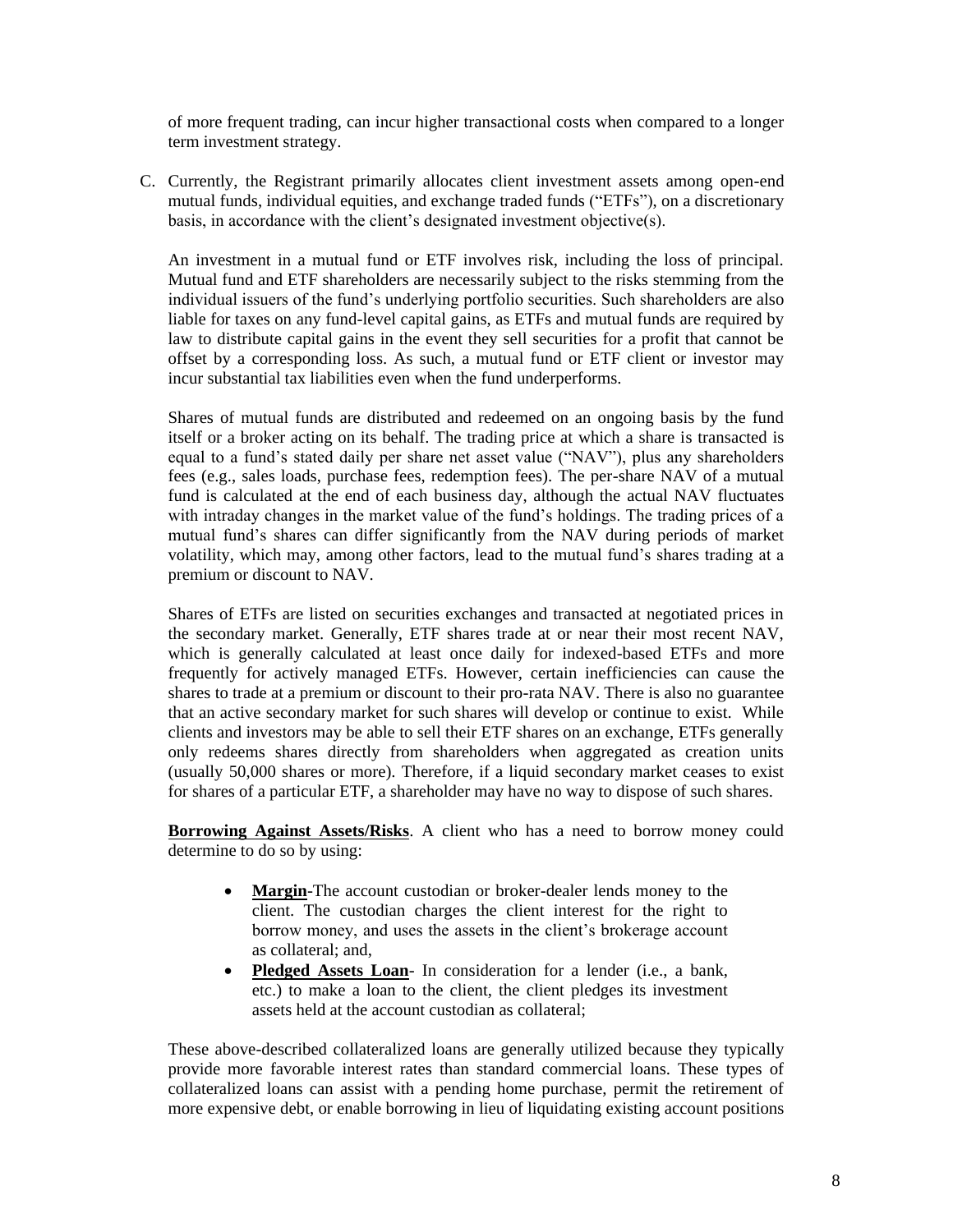and incurring capital gains taxes. However, such loans are not without potential material risk to the client's investment assets. The lender (i.e., custodian, bank, etc.) will have recourse against the client's investment assets in the event of loan default or if the assets fall below a certain level. For this reason, Registrant does not recommend such borrowing. However, Registrant will note the availability of a borrowing option for specific short-term purposes (i.e., a bridge loan to purchase a new residence). Registrant does not recommend such borrowing for investment purposes (i.e., to invest borrowed funds in the market). Regardless, if the client was to determine to utilize margin or a pledged assets loan, the following economic benefits would inure to Registrant:

- by taking the loan rather than liquidating assets in the client's account, Registrant continues to earn a fee on such Account assets; and,
- if the client invests any portion of the loan proceeds in an account to be managed by Registrant, Registrant will receive an advisory fee on the invested amount; and,
- if Registrant's advisory fee is based upon the higher margined account value, Registrant will earn a correspondingly higher advisory fee. This could provide Registrant with a disincentive to encourage the client to discontinue the use of margin.

The Client must accept the above risks and potential corresponding consequences associated with the use of margin or pledged assets loans.

#### <span id="page-8-0"></span>**Item 9 Disciplinary Information**

The Registrant has not been the subject of any disciplinary actions.

#### <span id="page-8-1"></span>**Item 10 Other Financial Industry Activities and Affiliations**

- A. Neither the Registrant, nor its representatives, are registered or have an application pending to register, as a broker-dealer or a registered representative of a broker-dealer.
- B. Neither the Registrant, nor its representatives, are registered or have an application pending to register, as a futures commission merchant, commodity pool operator, a commodity trading advisor, or a representative of the foregoing.
- C. The Registrant has no other relationship or arrangement with a related person that is material to its advisory business.
- D. The Registrant does not receive, directly or indirectly, compensation from investment advisors that it recommends or selects for its clients.

#### <span id="page-8-2"></span>**Item 11 Code of Ethics, Participation or Interest in Client Transactions and Personal Trading**

A. The Registrant maintains an investment policy relative to personal securities transactions. This investment policy is part of Registrant's overall Code of Ethics, which serves to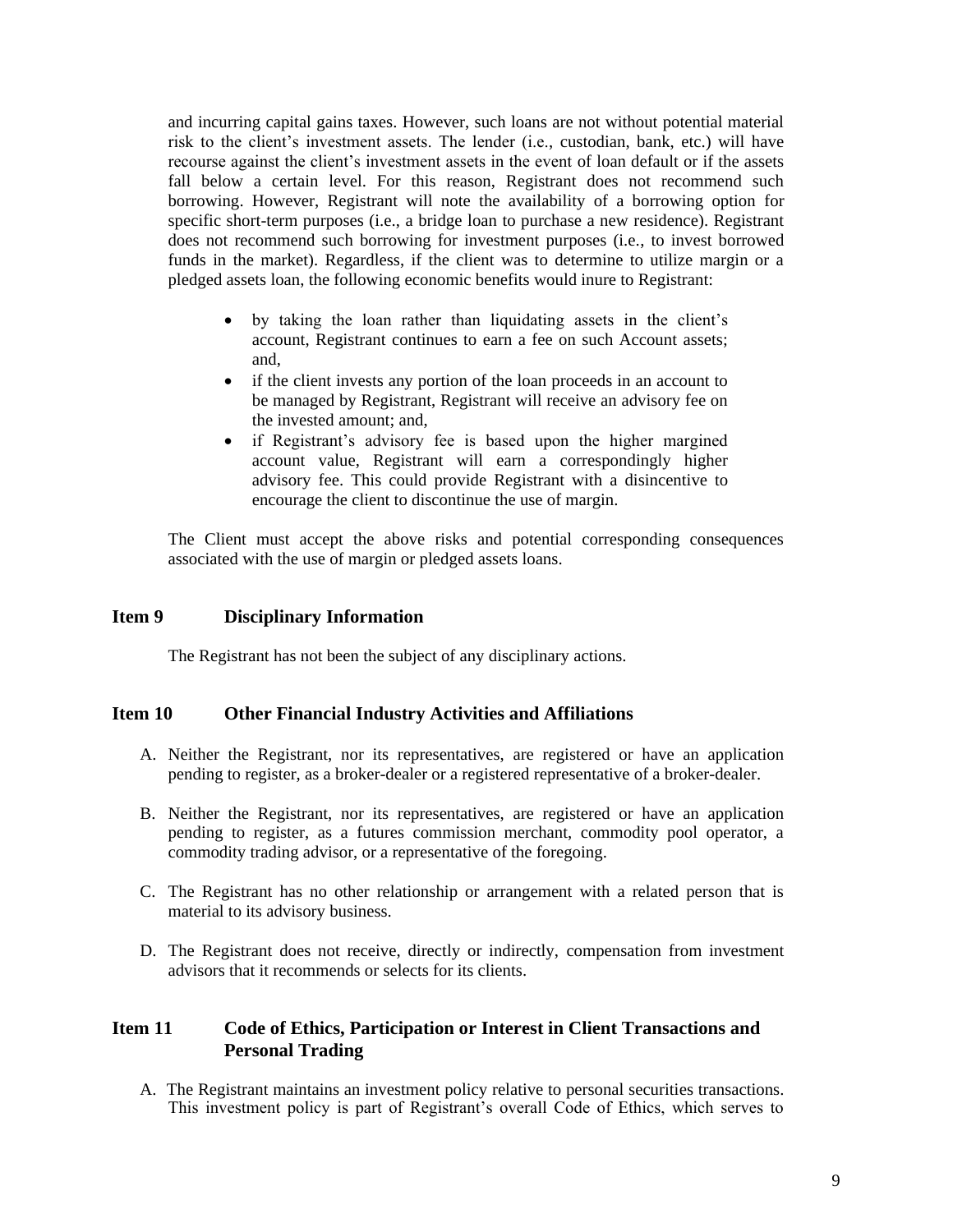establish a standard of business conduct for all of Registrant's representatives that is based upon fundamental principles of openness, integrity, honesty and trust, a copy of which is available upon request.

In accordance with Section 204A of the Investment Advisers Act of 1940, the Registrant also maintains and enforces written policies reasonably designed to prevent the misuse of material non-public information by the Registrant or any person associated with the Registrant.

- B. Neither the Registrant nor any related person of Registrant recommends, buys, or sells for client accounts, securities in which the Registrant or any related person of Registrant has a material financial interest.
- C. The Registrant and/or representatives of the Registrant may buy or sell securities that are also recommended to clients. This practice can create a situation where the Registrant and/or representatives of the Registrant are in a position to materially benefit from the sale or purchase of those securities. Therefore, this situation creates a conflict of interest. Practices such as "scalping" (i.e., a practice whereby the owner of shares of a security recommends that security for investment and then immediately sells it at a profit upon the rise in the market price which follows the recommendation) could take place if the Registrant did not have adequate policies in place to detect such activities. Furthermore, the requirement to maintain adequate policies will also help detect insider trading, "frontrunning" (i.e., personal trades executed prior to those of the Registrant's clients) and other potentially abusive practices.

The Registrant has a personal securities transaction policy in place to monitor the personal securities transactions and securities holdings of each of the Registrant's "Access Persons". The Registrant's securities transaction policy requires that an Access Person of the Registrant must provide the Chief Compliance Officer or his/her designee with a written report of their current securities holdings within ten (10) days after becoming an Access Person. Additionally, each Access Person must provide the Chief Compliance Officer or his/her designee with a written report of the Access Person's current securities holdings at least once each twelve (12) month period thereafter on a date the Registrant selects; provided, however that at any time that the Registrant has only one Access Person, he or she shall not be required to submit any securities report described above.

D. The Registrant and/or representatives of the Registrant may buy or sell securities, at or around the same time as those securities are recommended to clients. This practice creates a situation where the Registrant and/or representatives of the Registrant are in a position to materially benefit from the sale or purchase of those securities. Therefore, this situation creates a conflict of interest. As indicated above in Item 11 C, the Registrant has a personal securities transaction policy in place to monitor the personal securities transaction and securities holdings of each of Registrant's Access Persons.

#### <span id="page-9-0"></span>**Item 12 Brokerage Practices**

A. In the event that the client requests that the Registrant recommend a brokerdealer/custodian for execution and/or custodial services (exclusive of those clients that direct the Registrant to use a specific broker-dealer/custodian), Registrant generally recommends that investment management accounts be maintained at Schwab. Prior to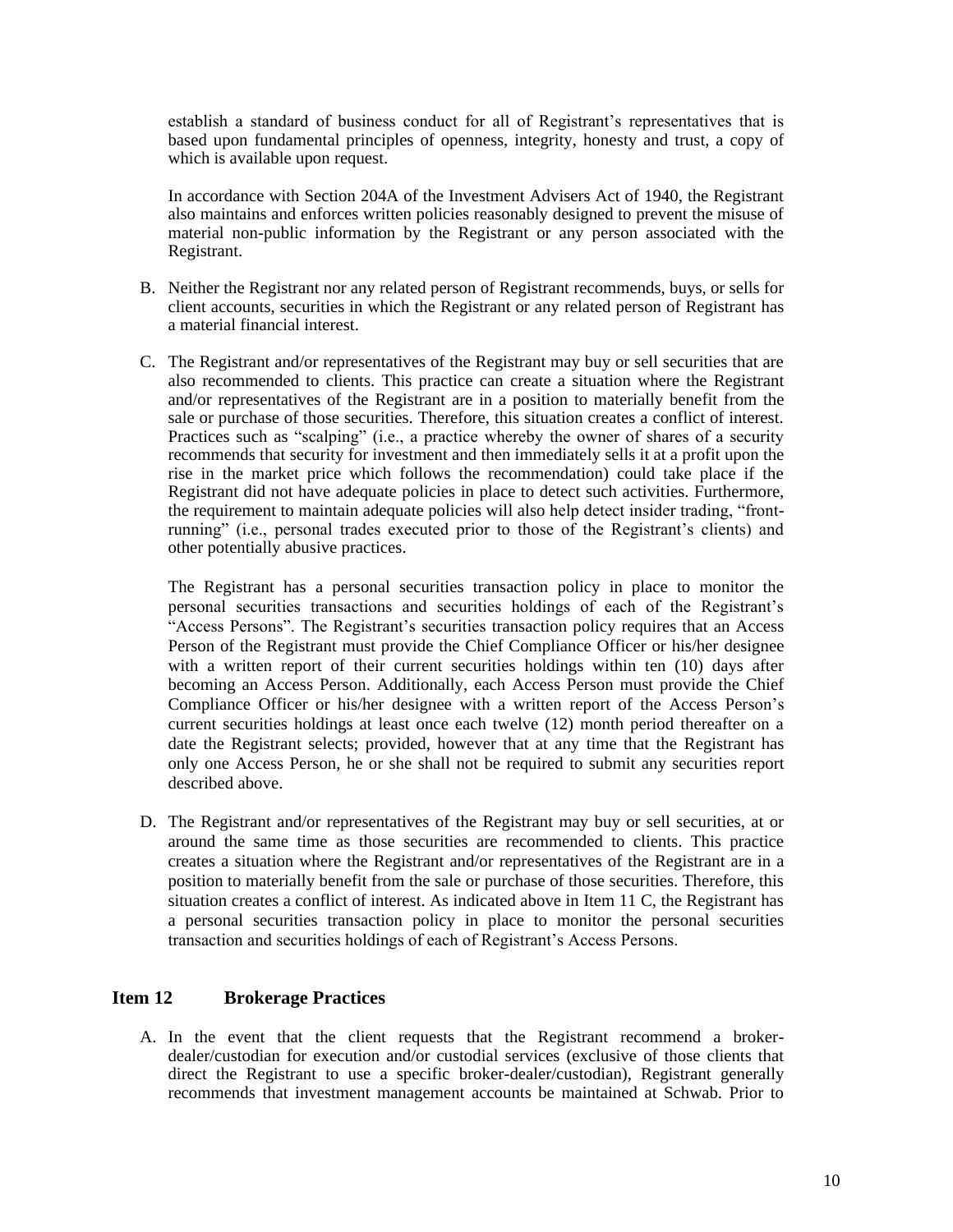engaging Registrant to provide investment management services, the client will be required to enter into a formal Investment Advisory Agreement with Registrant setting forth the terms and conditions under which Registrant shall manage the client's assets, and a separate custodial/clearing agreement with each designated broker-dealer/ custodian.

Factors that the Registrant considers in recommending Schwab (or any other brokerdealer/custodian to clients) include historical relationship with the Registrant, financial strength, reputation, execution capabilities, pricing, research, and service. Although the commissions and/or transaction fees paid by Registrant's clients shall comply with the Registrant's duty to obtain best execution, a client may pay a commission that is higher than another qualified broker-dealer might charge to effect the same transaction where the Registrant determines, in good faith, that the commission/transaction fee is reasonable. In seeking best execution, the determinative factor is not the lowest possible cost, but whether the transaction represents the best qualitative execution, taking into consideration the full range of a broker-dealer's services, including the value of research provided, execution capability, commission rates, and responsiveness. Accordingly, although Registrant will seek competitive rates, it may not necessarily obtain the lowest possible commission rates for client account transactions. The brokerage commissions or transaction fees charged by the designated broker-dealer/custodian are exclusive of, and in addition to, Registrant's investment management fee. The Registrant's best execution responsibility is qualified if securities that it purchases for client accounts are mutual funds that trade at net asset value as determined at the daily market close.

#### 1. Non-Soft Dollar Research and Additional Benefits

Although not a material consideration when determining whether to recommend that a client utilize the services of a particular broker-dealer/custodian, Registrant can receive from Schwab (or another broker-dealer/custodian, investment manager, platform or fund sponsor, or vendor) without cost (and/or at a discount) support services and/or products, certain of which assist Registrant to better monitor and service client accounts maintained at such institutions. Included within the support services that may be obtained by Registrant can be investment-related research, pricing information and market data, software and other technology that provide access to client account data, compliance and/or practice management-related publications, discounted or gratis consulting services, discounted and/or gratis attendance at conferences, meetings, and other educational and/or social events, marketing support-including client events, computer hardware and/or software and/or other products used by Registrant in furtherance of its investment advisory business operations.

Certain of the above support services and/or products assist Registrant in managing and administering client accounts. Others do not directly provide such assistance, but rather assist Registrant to manage and further develop its business enterprise.

There is no corresponding commitment made by Registrant to Schwab, or any other any entity, to invest any specific amount or percentage of client assets in any specific mutual funds, securities or other investment products as result of the above arrangement. **The Registrant's Chief Compliance Officer**, **Kevin Anthony, remains available to address any questions that a client or prospective client may have regarding the above arrangement and the conflict of interest this arrangement creates.**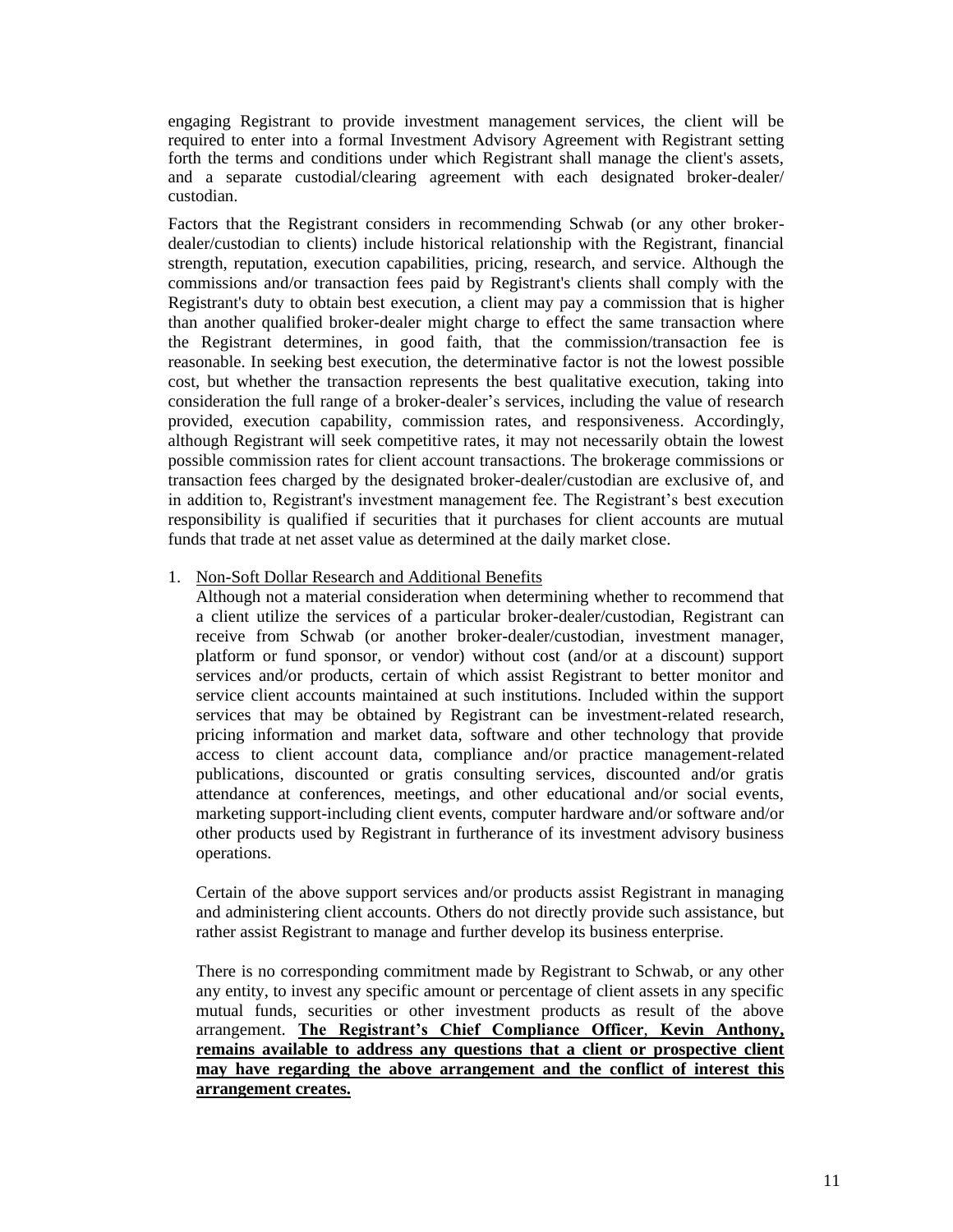- 2. The Registrant does not receive referrals from broker-dealers.
- 3. The Registrant does not generally accept directed brokerage arrangements (when a client requires that account transactions be effected through a specific broker-dealer). In such client directed arrangements, the client will negotiate terms and arrangements for their account with that broker-dealer, and Registrant will not seek better execution services or prices from other broker-dealers or be able to "batch" the client's transactions for execution through other broker-dealers with orders for other accounts managed by Registrant. As a result, client may pay higher commissions or other transaction costs or greater spreads, or receive less favorable net prices, on transactions for the account than would otherwise be the case.

In the event that the client directs Registrant to effect securities transactions for the client's accounts through a specific broker-dealer, the client correspondingly acknowledges that such direction may cause the accounts to incur higher commissions or transaction costs than the accounts would otherwise incur had the client determined to effect account transactions through alternative clearing arrangements that may be available through Registrant. Higher transaction costs adversely impact account performance.

Transactions for directed accounts will generally be executed following the execution of portfolio transactions for non-directed accounts.

#### **The Registrant's Chief Compliance Officer, Kevin Anthony, remains available to address any questions that a client or prospective client may have regarding the above arrangement**.

B. To the extent that the Registrant provides investment management services to its clients, the transactions for each client account generally will be effected independently, unless the Registrant decides to purchase or sell the same securities for several clients at approximately the same time. The Registrant may (but is not obligated to) combine or "bunch" such orders to obtain best execution, to negotiate more favorable commission rates or to allocate equitably among the Registrant's clients differences in prices and commissions or other transaction costs that might have been obtained had such orders been placed independently. Under this procedure, transactions will be averaged as to price and will be allocated among clients in proportion to the purchase and sale orders placed for each client account on any given day. The Registrant shall not receive any additional compensation or remuneration as a result of such aggregation.

Share Class Selection Policy. The Registrant maintains a policy that requires it to purchase appropriate mutual fund share classes for clients. As a general matter, the Registrant's policy is to strive to purchase the most appropriate share class of a mutual fund for client accounts. Below is a brief description of why the Registrant maintains its share class selection policy and how this can affect the investment performance of a client's investment with the Registrant.

The custodian that a client uses may offer multiple share classes of certain mutual funds. In addition, the custodian may also offer both non-transaction fee funds ("NTF Funds") and transaction fee funds. NTF Funds are available without a transaction fee, but typically have a higher internal expense ratio due to the presence of Rule 12b-1 fees. Rule 12b-1 fees are fees paid by a mutual fund out of fund assets to cover distribution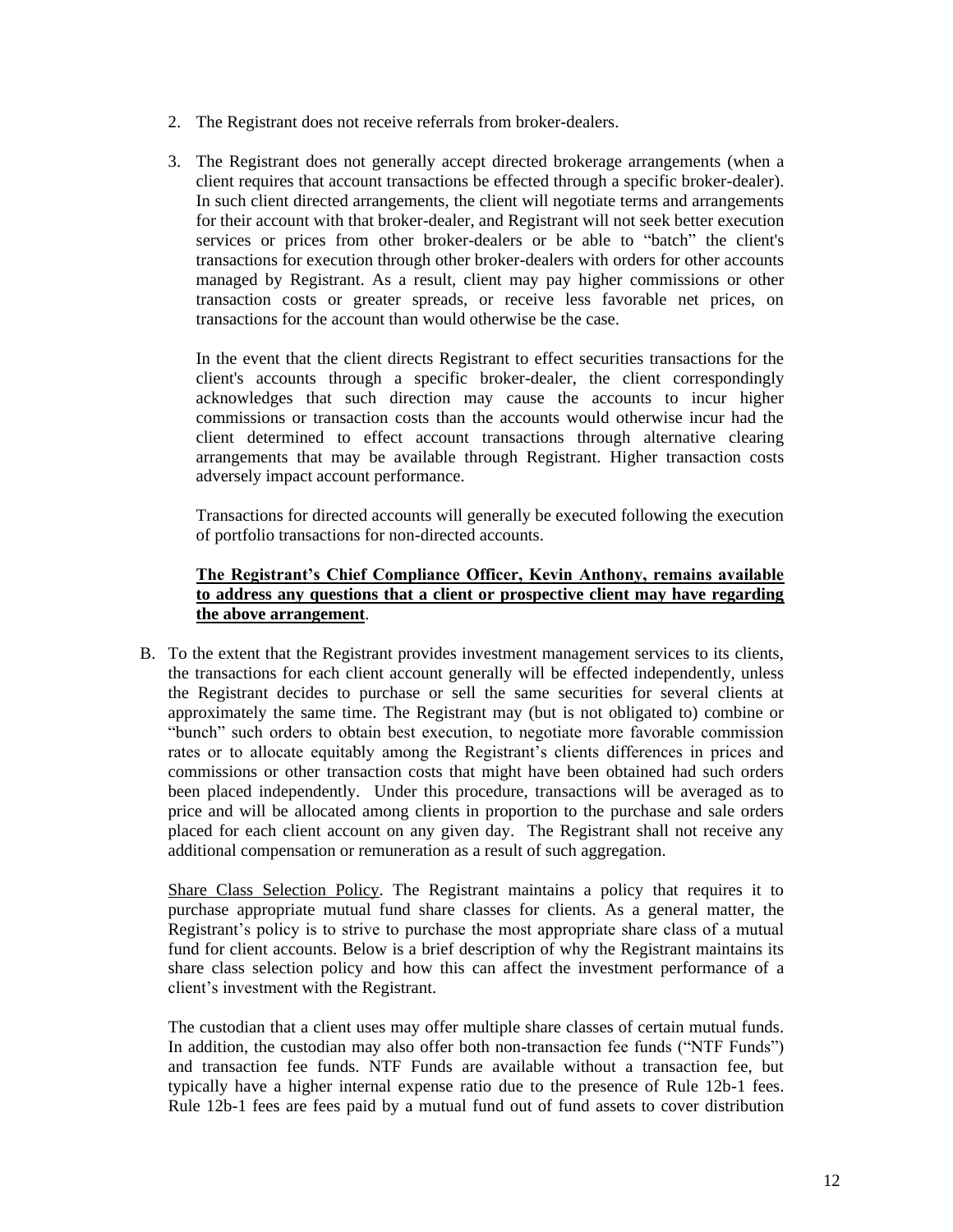expenses and sometimes shareholder service expenses. Neither the Registrant nor any of its associated persons receive any portion of these Rule 12b-1 fees when clients purchase mutual fund share classes that pay these fees.

Transaction fee funds generally have lower internal expense ratios, but require that the client pay a transaction fee to purchase these funds. Certain transaction fee funds and NTF Funds have minimum investment amounts. In most instances, because the Registrant believes in investing over long-term durations, the share class with the least expensive internal expense ratio will be the most appropriate. This generally will result in purchasing an "Institutional Share Class" or a similar share class with the lowest expense ratio available at the custodian where the client holds their account. In certain instances, the Registrant's policy permits or even requires that it select a more expensive share class for clients. For example, if the Registrant is purchasing a relatively small amount of a specific mutual fund for a client and the transaction fee imposed by the less expensive share class would exceed 0.5% of the purchase or sale price, then the Registrant will generally purchase the NTF Fund.

The Registrant's share class selection policy is subject to change at any time without notice to clients. The policy contains other scenarios where a client may request or the Registrant may purchase a more expensive share class on behalf of a client. A copy of the Registrant's current policy is available upon request by contacting the Registrant's Chief Compliance Officer, Kevin Anthony.

# <span id="page-12-0"></span>**Item 13 Review of Accounts**

- A. For those clients to whom Registrant provides investment advisory services, account reviews are conducted on an ongoing basis by the Registrant's Principals and representatives. All investment advisory clients are advised that it remains their responsibility to advise the Registrant of any changes in their investment objectives and/or financial situation. All clients (in person or via telephone) are encouraged to review investment objectives and account performance with the Registrant on an annual basis.
- B. The Registrant may conduct account reviews on an other than periodic basis upon the occurrence of a triggering event, such as a change in client investment objectives and/or financial situation, market corrections, significant withdrawals or deposits, and in response to client requests.
- C. Clients are provided, at least quarterly, with written transaction confirmation notices and regular written summary account statements directly from the broker-dealer/custodian and/or program sponsor for the client accounts. The Registrant may also provide a written periodic report summarizing account activity and performance.

### <span id="page-12-1"></span>**Item 14 Client Referrals and Other Compensation**

A. As referenced in Item 12.1 above, the Registrant receives an economic benefit from *Schwab*. The Registrant, without cost (and/or at a discount), can receive support services and/or products from *Schwab*.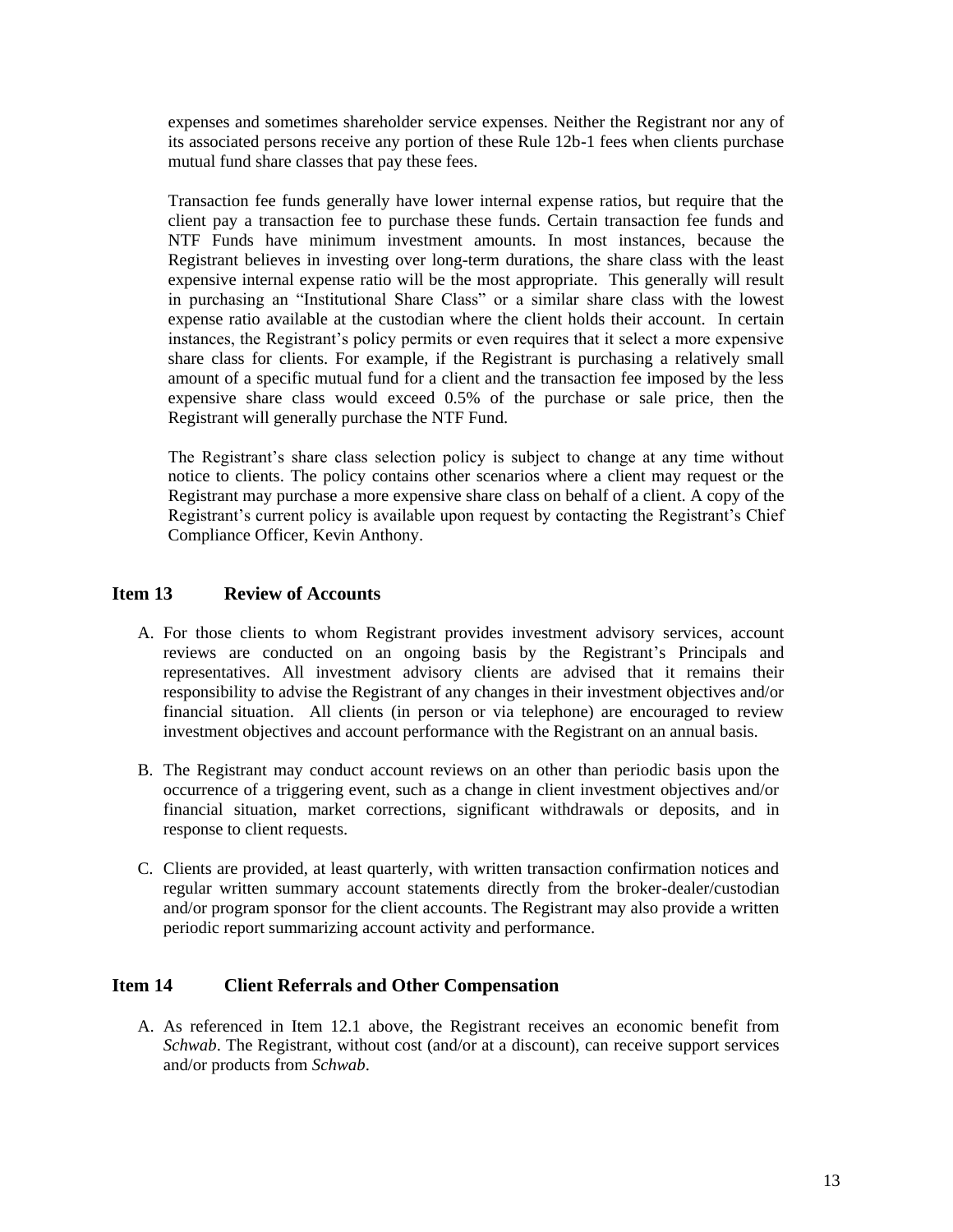There is no corresponding commitment made by the Registrant to *Schwab* or any other entity to invest any specific amount or percentage of client assets in any specific mutual funds, securities or other investment products as a result of the above arrangement.

#### **The Registrant's Chief Compliance Officer**, **Kevin Anthony, remains available to address any questions that a client or prospective client may have regarding the above arrangement and the conflict of interest this arrangement creates.**

<span id="page-13-0"></span>B. The Registrant does not compensate, directly or indirectly, any person for client referrals.

# **Item 15 Custody**

The Registrant shall have the ability to have its advisory fee for each client debited by the custodian on a quarterly basis. Clients are provided, at least quarterly, with written transaction confirmation notices and regular written summary account statements directly from the broker-dealer/custodian and/or program sponsor for the client accounts. The Registrant may also provide a written periodic report summarizing account activity and performance.

To the extent that the Registrant provides clients with periodic account statements or reports, the client is urged to compare any statement or report provided by the Registrant with the account statements received from the account custodian. The account custodian does not verify the accuracy of the Registrant's advisory fee calculation.

**Custody Situations:** The Registrant engages in other practices and/or services on behalf of its clients that require disclosure at ADV Part 1, Item 9, which practices and/or services are subject to an annual surprise CPA examination in accordance with the requirements of Rule 206(4)-2 under the Investment Advisers Act of 1940.

# <span id="page-13-1"></span>**Item 16 Investment Discretion**

The client can determine to engage the Registrant to provide investment advisory services on a discretionary basis. Prior to the Registrant assuming discretionary authority over a client's account, the client shall be required to execute an *Investment Advisory Agreement*, naming the Registrant as the client's attorney and agent in fact, granting the Registrant full authority to buy, sell, or otherwise effect investment transactions involving the assets in the client's name found in the discretionary account.

Clients who engage the Registrant on a discretionary basis may, at anytime, impose restrictions, **in writing**, on the Registrant's discretionary authority. (i.e. limit the types/amounts of particular securities purchased for their account, exclude the ability to purchase securities with an inverse relationship to the market, limit or proscribe the Registrant's use of margin, etc.).

# <span id="page-13-2"></span>**Item 17 Voting Client Securities**